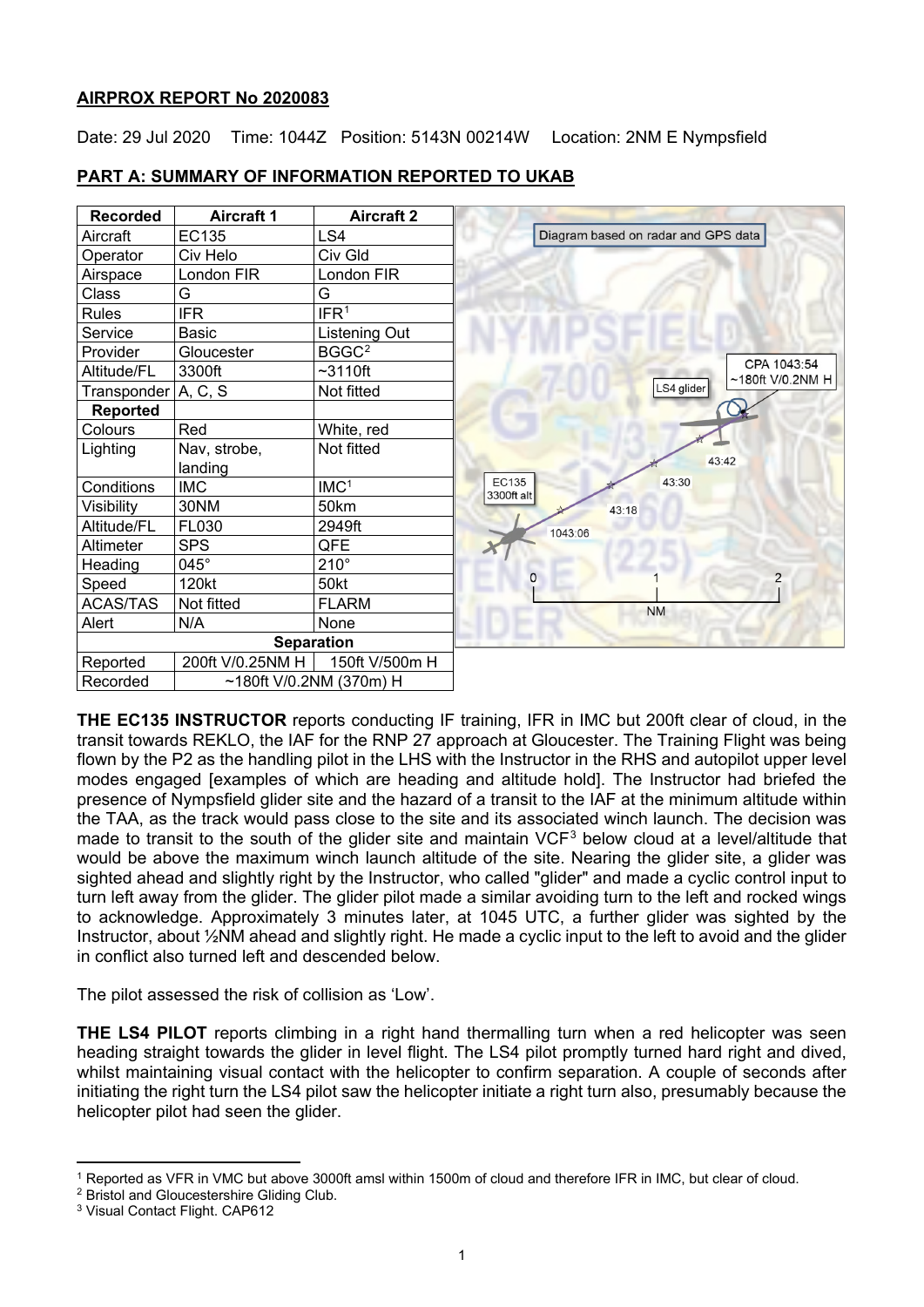The pilot assessed the risk of collision as 'High'.

**THE GLOUCESTER CONTROLLER** reports that he had no recollection of the incident or notification that reporting action would be taken. Therefore, he was not able to report details of the Airprox.

## **Factual Background**

The weather at Gloucester was recorded as follows:

METAR EGBJ 291050Z 21007KT 170V250 9999 BKN028 20/11 Q1020=

### **Analysis and Investigation**

#### **UKAB Secretariat**

The EC145 and LS4 pilots shared an equal responsibility for collision avoidance and not to operate in such proximity to other aircraft as to create a collision hazard<sup>[4](#page-1-0)</sup>. If the incident geometry is considered as head-on or nearly so then both pilots were required to turn to the right<sup>5</sup>.

#### **Comments**

## **BGA**

Gliders are likely to be encountered when passing close to gliding sites. We commend the EC135 crew for their awareness of and specific briefing for the routing past Nympsfield, although they would have reduced the likelihood of encountering gliders by giving Nympsfield a wider berth and/or making a radio call on the BGGC frequency to alert gliders of their transit.

## **Summary**

An Airprox was reported when an EC135 and an LS4 glider flew into proximity near Nympsfield glider site at 1044Z on Wednesday 29<sup>th</sup> July 2020. Both pilots were operating under IFR in IMC but clear of cloud, the EC135 pilot in receipt of a Basic Service from Gloucester and the LS4 pilot not in receipt of a FIS.

# **PART B: SUMMARY OF THE BOARD'S DISCUSSIONS**

Information available consisted of reports from both pilots, radar photographs/video recordings, reports from the air traffic controllers involved and reports from the appropriate operating authorities. Relevant contributory factors mentioned during the Board's discussions are highlighted within the text in bold, with the numbers referring to the Contributory Factors table displayed in Part C.

Due to the exceptional circumstances presented by the coronavirus pandemic, this incident was assessed as part of a 'virtual' UK Airprox Board meeting where members provided a combination of written contributions and dial-in/VTC comments.

Members first discussed the EC135 crew's planned routing and commended them for their awareness of the vicinity of Nympsfield gliding site and their associated planning considerations. However, it was felt that the weather conditions were such that the crew may perhaps have been better placed by assuming a high level of gliding activity in the vicinity of the gliding sites at Nympsfield and Aston Down, and used the northern arm of the RNP27 approach or flown at a higher altitude, above the cloud-base (**CF3**). The Board acknowledged that there was no onus on the EC135 crew to take either course of action and that Class G airspace is accessible to all, with all pilots having an equal responsibility for collision avoidance. Members wondered whether the EC135 pilot could have contacted Nympsfield in order to improve SA (**CF4**) and it was pointed out that ICFs for civilian gliding sites are not included in

<span id="page-1-0"></span><sup>4</sup> SERA.3205 Proximity.

<span id="page-1-1"></span><sup>5</sup> SERA.3210 Right-of-way (c)(1) Approaching head-on.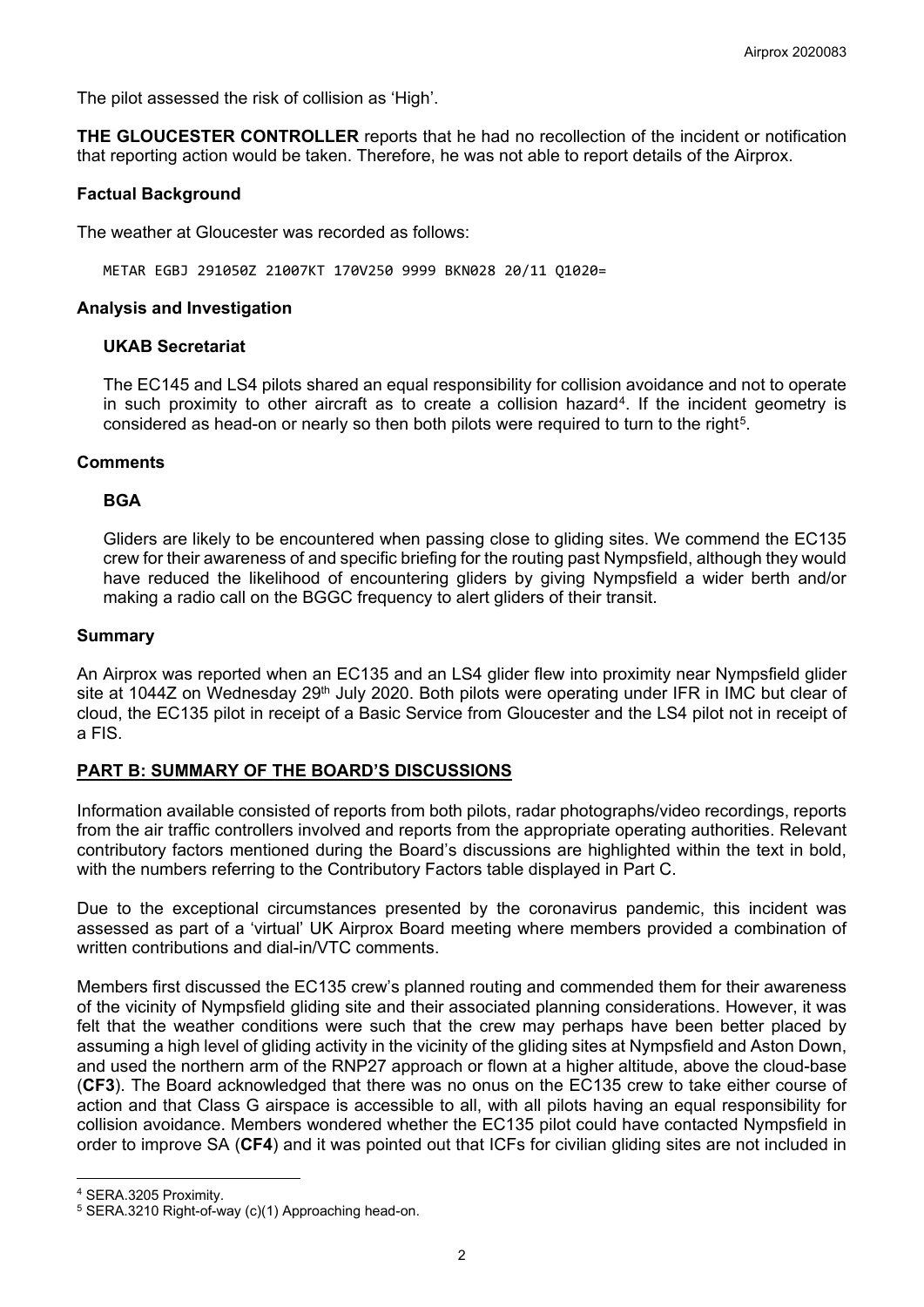the UK AIP (or depicted on VFR charts). However, ICFs are listed at ENR 5.5 (AERIAL SPORTING AND RECREATIONAL ACTIVITIES) for parachuting sites, military training aerodromes and gliding sites at military airfields. The Board discussed this apparent anomaly and agreed that they would formally recommend that, *'The CAA include Glider Site ICFs, as supplied by the BGA, in the UK AIP ENR 5.5'*. Members discussed other forms of detection and noted that, unfortunately, the aircraft were not compatible from an EC point of view (**CF5**); the Gloucester controller was not required to monitor the EC135 (**CF1**) (and, the Board felt, would likely not have observed the glider on radar anyway) and only had generic SA that gliding would be taking place in the vicinity of Nympsfield (**CF2**). Members agreed that both pilots had seen the other aircraft in time to take effective avoiding action, a risk C, and that this incident could best be characterised as a conflict in the FIR (**CF6**).

# **PART C: ASSESSMENT OF CONTRIBUTORY FACTORS AND RISK**

#### Contributory Factors:

|           | 2020083                                              |                                                                |                                                                   |  |  |  |  |  |  |  |
|-----------|------------------------------------------------------|----------------------------------------------------------------|-------------------------------------------------------------------|--|--|--|--|--|--|--|
| <b>CF</b> | Factor                                               | <b>Description</b>                                             | Amplification                                                     |  |  |  |  |  |  |  |
|           | <b>Ground Elements</b>                               |                                                                |                                                                   |  |  |  |  |  |  |  |
|           | • Situational Awareness and Action                   |                                                                |                                                                   |  |  |  |  |  |  |  |
| 1         | Contextual                                           | • ANS Flight Information Provision                             | Not required to monitor the aircraft under the agreed service     |  |  |  |  |  |  |  |
| 2         | Contextual                                           | • Situational Awareness and Sensory<br>Events                  | The controller had only generic, late or no Situational Awareness |  |  |  |  |  |  |  |
|           | <b>Flight Elements</b>                               |                                                                |                                                                   |  |  |  |  |  |  |  |
|           |                                                      | <b>• Tactical Planning and Execution</b>                       |                                                                   |  |  |  |  |  |  |  |
| 3         | <b>Human Factors</b>                                 | • Flight Planning and Preparation                              |                                                                   |  |  |  |  |  |  |  |
|           |                                                      | • Situational Awareness of the Conflicting Aircraft and Action |                                                                   |  |  |  |  |  |  |  |
| 4         | Contextual                                           | • Situational Awareness and Sensory<br>Events                  | Pilot had no, late or only generic, Situational Awareness         |  |  |  |  |  |  |  |
|           | • Electronic Warning System Operation and Compliance |                                                                |                                                                   |  |  |  |  |  |  |  |
| 5.        | Technical                                            | • ACAS/TCAS System Failure                                     | Incompatible CWS equipment                                        |  |  |  |  |  |  |  |
|           | • See and Avoid                                      |                                                                |                                                                   |  |  |  |  |  |  |  |
| 6         | Contextual                                           | • Loss of Separation                                           | A conflict in the FIR                                             |  |  |  |  |  |  |  |

Degree of Risk: C.

Recommendation: The CAA include Glider Site ICFs, as supplied by the BGA, in the UK AIP ENR 5.5.

#### Safety Barrier Assessment<sup>[6](#page-2-0)</sup>

In assessing the effectiveness of the safety barriers associated with this incident, the Board concluded that the key factors had been that:

# **Ground Elements:**

**Situational Awareness of the Confliction and Action** were assessed as **not used** because the controller was not required to monitor the EC135 position or potential conflicting traffic.

# **Flight Elements:**

**Tactical Planning and Execution** were assessed as **partially effective** because further mitigations were available to the EC135 crew to avoid the locality of likely levels of high gliding activity.

<span id="page-2-0"></span><sup>&</sup>lt;sup>6</sup> The UK Airprox Board scheme for assessing the Availability, Functionality and Effectiveness of safety barriers can be found on the [UKAB Website.](http://www.airproxboard.org.uk/Learn-more/Airprox-Barrier-Assessment/)